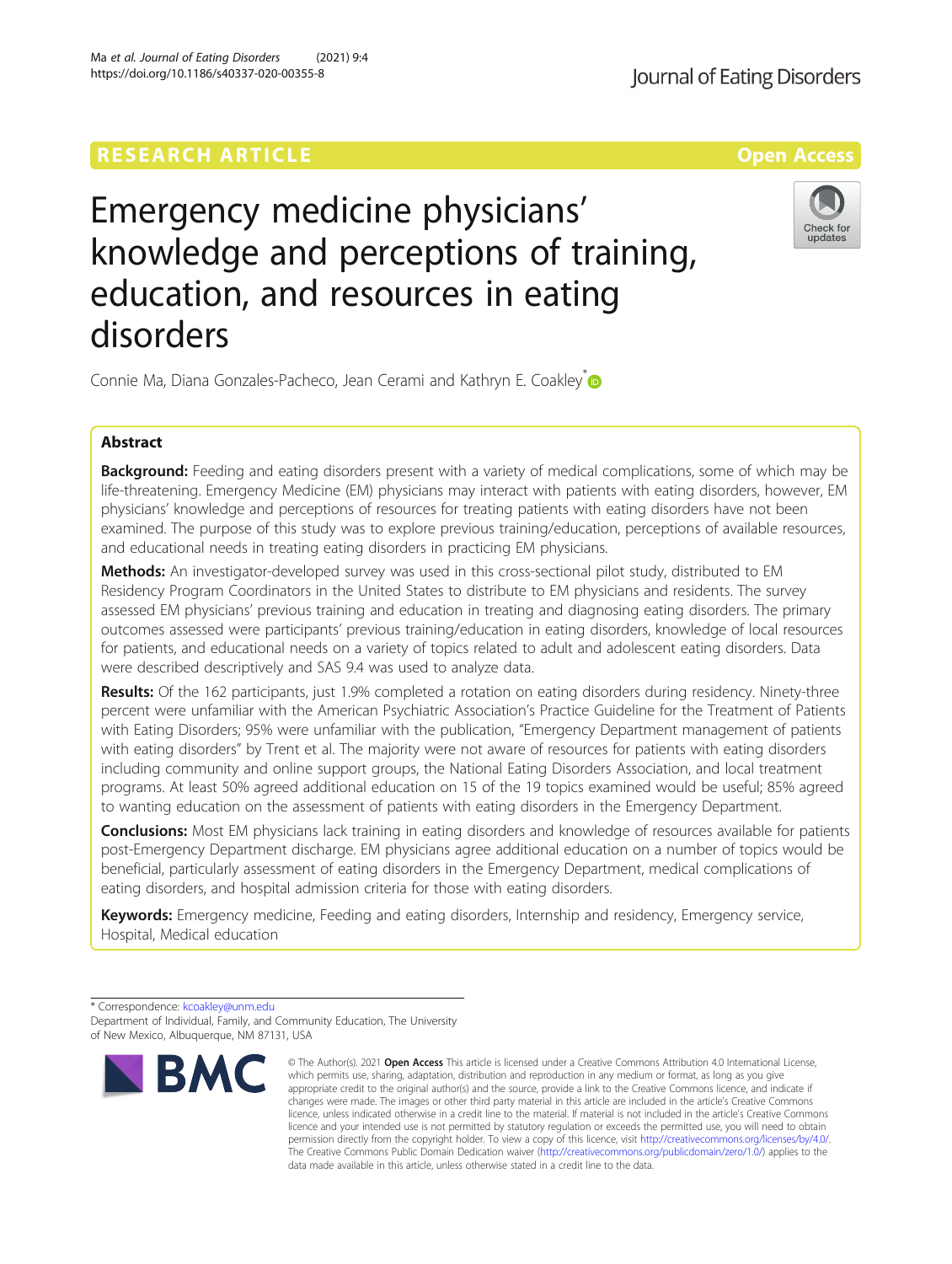## Plain English summary

This study assessed Emergency Medicine (EM) physicians' knowledge and perceptions of major eating disorders. Results of the online survey suggest few EM physicians completed education or training on eating disorders during residency or after medical school. The majority of participants were not aware of two relevant patient management guidelines. Participants lacked knowledge of follow-up treatment resources for patients with eating disorders and wanted additional training on a variety of topics, particularly assessment of eating disorders in the Emergency Department, medical complications of eating disorders, and hospital admission criteria for those with eating disorders. Providing EM physicians with additional training and resources for patients with eating disorders could improve the number of patients seeking treatment for an eating disorder post-Emergency Department discharge.

## Background

Eating disorders, specifically anorexia nervosa, have one of the highest mortality rates of all mental illnesses [\[1](#page-6-0)]. There are many types of feeding and eating disorders (FEDs) defined by the DSM-5 including anorexia nervosa, bulimia nervosa, binge eating disorder, and other specified feeding and eating disorders (OSFED), each manifesting with a variety of signs and symptoms [\[2](#page-6-0)]. The crude mortality rates of major eating disorders are high, ranging from 5.1 deaths per 1000 person-years in anorexia nervosa to 1.7 deaths per 1000 person-years in bulimia nervosa [\[3](#page-6-0)]. Eating disorder complications range in severity and include physical and mental health impacts. Medical complications of anorexia nervosa are largely related to starvation and may include amenorrhea, cardiac abnormalities, and osteoporosis [\[4](#page-6-0)]. Medical complications of bulimia nervosa are largely related to purging and include electrolyte disturbances resulting in cardiac abnormalities, gastroesophageal reflux and gastrointestinal issues, and even esophageal or gastric rupture [\[5\]](#page-6-0). Binge eating disorder may result in weight gain leading to obesity, gastrointestinal issues, and disruptions in endocrine function [\[5](#page-6-0)]. All FEDs are also associated with co-morbid mental health disorders including depression, anxiety, obsessive-compulsive disorder, and substance use disorders [\[6](#page-6-0)].

Symptoms of eating disorders can be physically and biochemically apparent but may not be linked to disordered eating when patients present to physicians. Individuals with eating disorders may choose not to disclose the eating disorder or do not recognize severity of disordered behaviors [\[7](#page-6-0)]. Diagnosis may also be missed due to providers' lack of education or training regarding eating disorders [\[7](#page-6-0)]. A national survey of eating disorder training across five medical specialty residency programs

(internal medicine, pediatrics, family medicine, psychiatry, and child and adolescent psychiatry) found that the majority of these programs did not provide any scheduled or elective rotations for eating disorders [\[8](#page-6-0)]. Physicians also report low comfort levels when managing patients with eating disorders due to lack of undergraduate and postgraduate training [\[9](#page-6-0)].

The Emergency Medicine (EM) specialty represents an opportunity for early identification of individuals with eating disorders. EM physicians may be the first or only provider a patient interacts with. Adolescent and young adult patients with eating disorders with previous visits to the Emergency Department are 1.6 times more likely to visit the Emergency Department than those without eating disorders [\[10](#page-6-0)]. In a separate study, more than half of children and adolescents with mental health problems who presented at the Emergency Department had not previously received mental health outpatient services [[11\]](#page-6-0). Emergency Medicine physicians could have a critical role in identifying patients with eating disorders.

The purpose of this study was to explore previous training/education and knowledge of available resources in treating adult and adolescent patients with eating disorders in a sample of practicing EM physicians in the United States. The focus of the investigation was on major eating disorders (anorexia nervosa, bulimia nervosa, binge eating disorder, OSFED), not all FEDs. In addition, future educational needs on topics related to eating disorders were assessed.

## Methods

## Study design and setting

An investigator-developed survey was used to collect data in this cross-sectional pilot study. The survey included basic demographic questions and assessed EM physicians' previous training, education, knowledge of treatment-related resources, and education and training needs in treating and diagnosing major eating disorders in adults and adolescents. Survey questions were developed using current literature and the final survey was reviewed by the Chair of a University Psychology Department and the National Eating Disorder Association (NEDA). The survey was administered through the online survey platform, Opinio.

## Selection and description of participants

Participants were recruited by email using a snowball sampling approach. The principal investigator first contacted all EM Residency Program Coordinators listed on the American College of Emergency Physicians' website. This email included a request to forward information about the study and a link to participate to EM residents and physicians in their department and professional networks. Interested participants clicked a link to the survey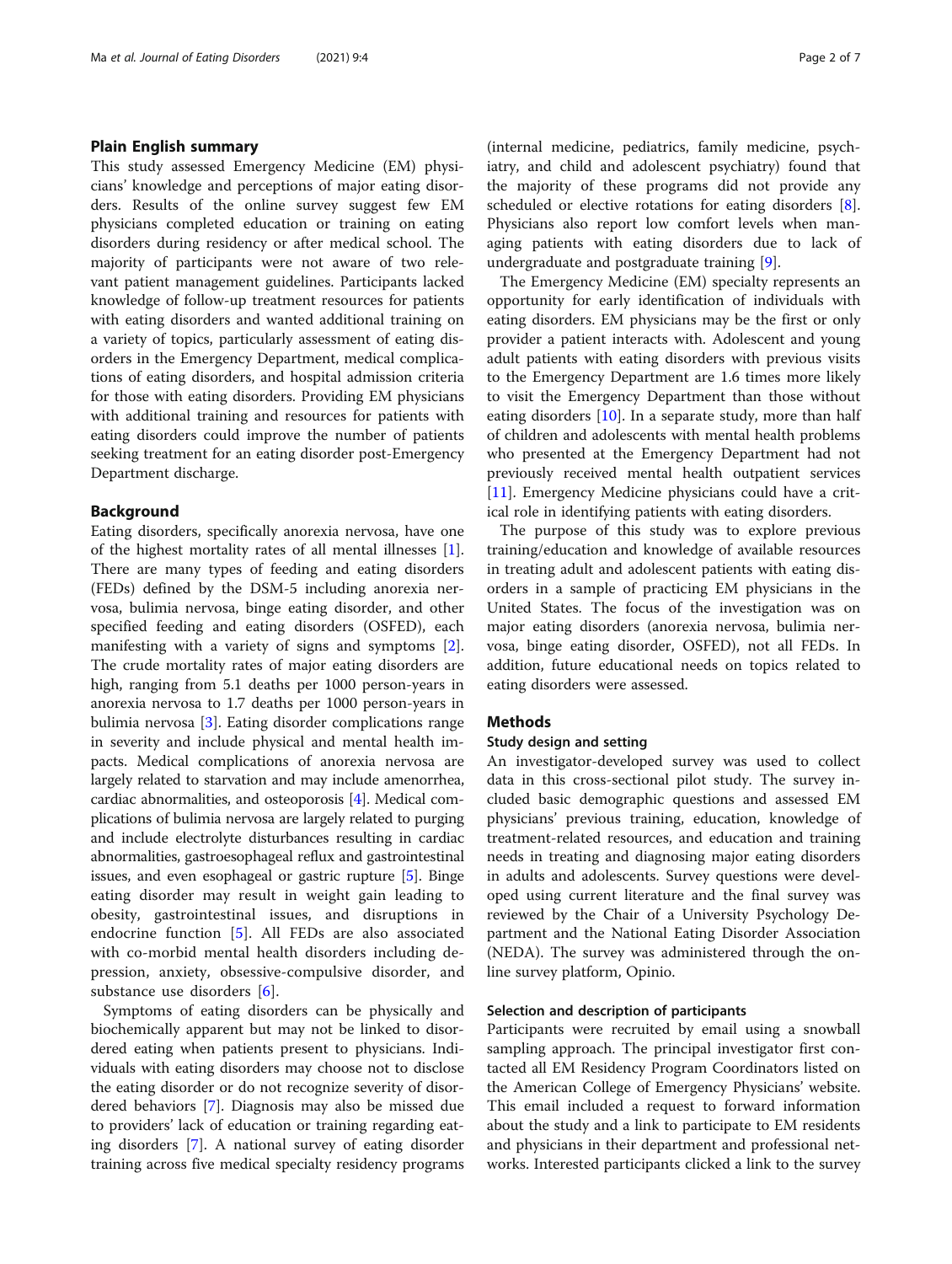in the recruitment email and were directed to an informed consent. After consent, participants were screened for eligibility to participate. Inclusion criteria for participation were 1) practicing physician or medical resident and 2) currently working (full-time, part-time, or PRN) in an Emergency Department. Participants were excluded if they did not meet both inclusion criteria. This study received approval from the University of New Mexico Institutional Review Board.

## Measures

The survey was available in Opinio from April to June 2018. Two reminders to participate were sent to EM Program Coordinators to distribute to their faculty and networks at the midpoint and two weeks prior to survey closure. After completion of the survey, participants had the option of emailing the study team to be eligible to receive a \$25 incentive. Five participants were randomly chosen at the end of the study to receive a \$25 gift card. The data were stored on Opinio.

## **Outcomes**

To assess prior education and training, participants were asked if they received training on eating disorders in medical school and if they completed a scheduled or elective rotation on eating disorders during residency. Participants could also indicate other education/training they had received on eating disorders and if it was mandatory or elective. Participants were asked if they were familiar with the American Psychiatric Association's Practice Guideline for the Treatment of Patients with Eating Disorders [\[12\]](#page-6-0) or Trent et al.'s 2013 publication, "Emergency Department management of patients with eating disorders" in the American Journal of Emergency Medicine [\[2](#page-6-0)]. These practice guidelines discuss developing and implementing a treatment plan to include psychiatric management for patients with eating disorders.

To assess knowledge of resources, participants were asked to indicate agreement via Likert scale to being knowledgeable about a variety of resources, treatment options, and eating disorder organizations in their location for patients with suspected or diagnosed eating disorders after an Emergency Department visit. To assess education and training needs, participants were asked to indicate agreement via Likert scale to the usefulness of additional education and training on a variety of eating disorder-related topics.

## Statistical analysis

As this was a pilot study, a power analysis was not conducted. Participants who completed at least 50% of the survey, including at least one of the primary research questions, were eligible for inclusion in the final sample. Data were extracted from Opinio for statistical analyses. SAS 9.4 was used to analyze data. For continuous variables, normality was assessed using the Shapiro-Wilk statistic. For normally distributed linear data, means and standard deviations were reported; for nonparametric data, medians and interquartile range (IQR) were reported. For categorical data, frequencies and percentages were reported. For Likert scale questions, strongly disagree and disagree were combined to "Disagree" and strongly agree and agree were combined to "Agree". A  $p$ -value of <0.05 was considered statistically significant.

## Results

## Characteristics of study subjects

Two-hundred thirty-eight residency programs were contacted by email to distribute the survey to their EM faculty and networks. Figure [1](#page-3-0) includes a summary of participant recruitment. Over the four-week period the survey was available, 219 participants started the survey. Six did not meet inclusion criteria and 51 did not complete the survey, leaving 162 (74%) participants in the final sample (Table [1\)](#page-3-0). Of the 162 participants, 150 completed all survey questions.

Of the 162 participants, median age was 31 years (range 25–65 years). The majority were female ( $n = 84$ ; 51.8%), Caucasian ( $n = 118$ ; 72.8%), and had practiced for less than 5 years in the Emergency Department ( $n =$ 116; 71.6%). In the sample of participants, 23 states were represented. The majority of participants reported practicing primarily in California  $(n = 21)$ , Ohio  $(n = 19)$ , Missouri ( $n = 17$ ), New York ( $n = 15$ ), or Arizona ( $n =$ 13). Based on Census Bureau defined regions, the majority of participants practiced in the Midwest  $(n = 61;$ 37.7%).

The majority of participants reported receiving training on eating disorders in medical school  $(n = 138;$ 85.7%). Of those who did receive training on eating disorders in medical school, 68 (49.3%) reported training was inadequate. Only three participants (1.9%) reported completing a scheduled or elective rotation on eating disorders during residency. The majority  $(n = 152)$ ; 93.8%) reported they did not complete a scheduled or elective rotation on eating disorders during residency because it was not offered.

#### Main results

Most respondents were not familiar with the American Psychiatric Association's Practice Guideline for the Treatment of Patients with Eating Disorders  $(n = 151;$ 93.2%) or the Trent et al. publication, "Emergency Department management of patients with eating disorders"  $(n = 154; 95.1\%)$ .

The majority of respondents were not knowledgeable about resources in their location for patients with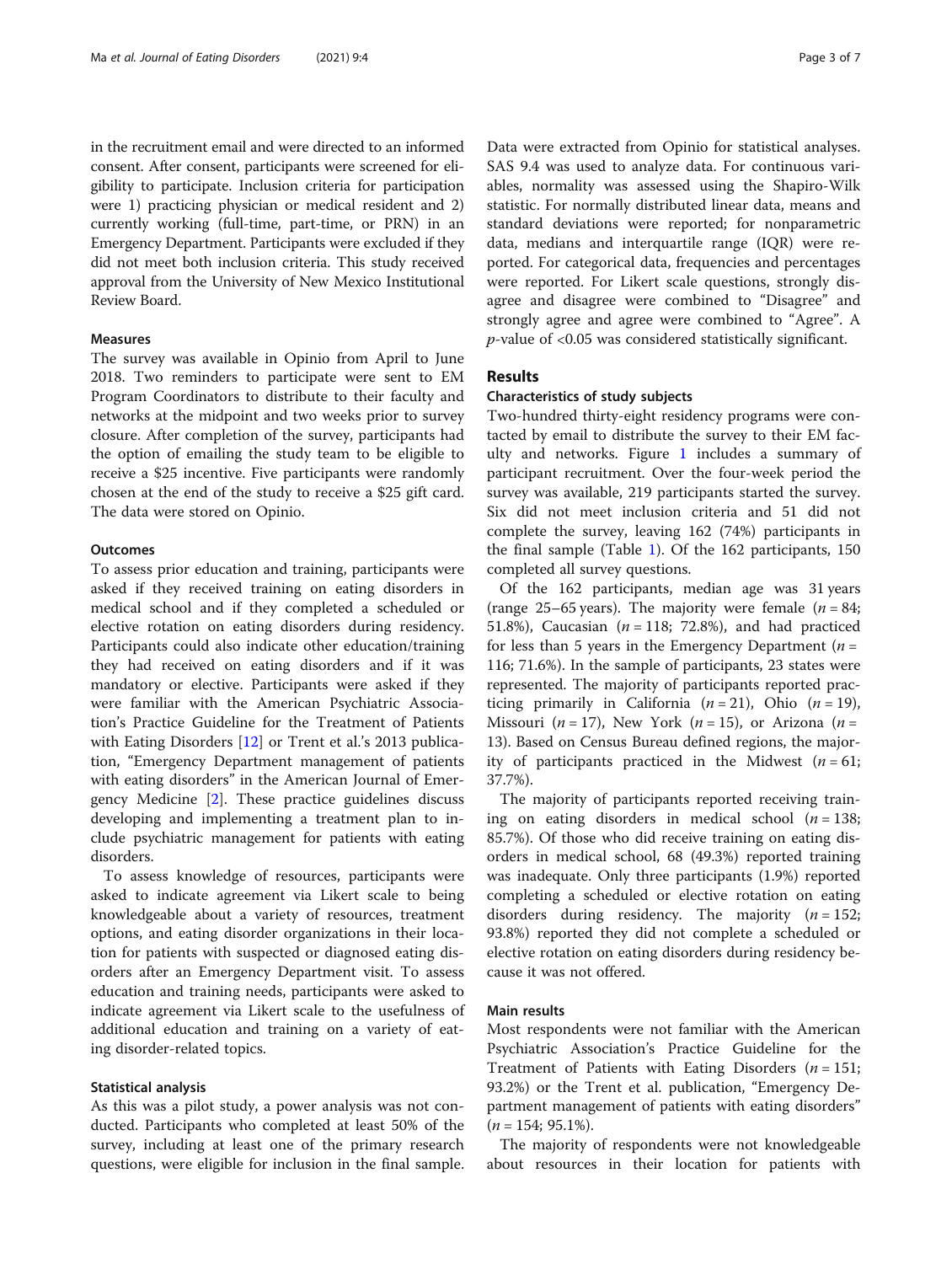<span id="page-3-0"></span>

**Table 1** Demographic characteristics of participants ( $n = 162$ )

| Characteristic                   | Median (IQR) | n              | %     |
|----------------------------------|--------------|----------------|-------|
| Age (years)                      | 31 (29 - 35) |                |       |
| Gender                           |              |                |       |
| Male                             |              | 78             | 48.2% |
| Female                           |              | 84             | 51.8% |
| Race/Ethnicity                   |              |                |       |
| African American                 |              | $\overline{4}$ | 2.5%  |
| Asian/Pacific Islander           |              | 20             | 12.3% |
| Caucasian                        |              | 118            | 72.8% |
| Hispanic                         |              | 6              | 3.7%  |
| Native American                  |              | 0              | 0%    |
| Other                            |              | 5              | 3.1%  |
| > 1 Race/Ethnicity               |              | 9              | 5.6%  |
| Geographic region of practice    |              |                |       |
| Northeast                        |              | 31             | 19.1% |
| Midwest                          |              | 61             | 37.7% |
| South                            |              | 30             | 18.5% |
| West                             |              | 38             | 23.5% |
| Not reported                     |              | $\mathfrak{D}$ | 1.2%  |
| Full-time practice (years)       | $3(1-5)$     |                |       |
| Full-time practice in ED (years) | $3(1-5)$     |                |       |
| Experience in the ED             |              |                |       |
| $<$ 5 years                      |              | 116            | 71.6% |
| $\geq$ 5 years                   |              | 41             | 25.3% |
| Not reported                     |              | 5              | 3.1%  |

Abbreviations: IQR interquartile range, ED Emergency Department

suspected or diagnosed eating disorders after an Emergency Department visit. In particular, participants disagreed to being knowledgeable about the Alliance for Eating Disorder Awareness (74.2%), community support groups (73.2%), or online support groups (72%) (Table [2](#page-4-0)). Most respondents (79%) agreed to being knowledgeable about following up with an appropriate primary care physician after a patient with a suspected or diagnosed eating disorder leaves the Emergency Department.

The majority of respondents (> 50%) agreed additional education on 15 of the 19 topics included would be useful. The top three educational needs were: assessment of patients with eating disorders in the Emergency Department (85% agreement), medical complications (83.7% agreement), and suggested criteria for hospital admission (82.8% agreement). The fewest agreed additional education on food addiction (43.2% agreement) would be useful (Table [3](#page-4-0)).

## **Discussion**

This is the first study examining knowledge and perceptions of eating disorders, and educational needs, in EM physicians in the United States. Results suggest eating disorder training in medical school was provided but not during residency and that EM clinicians need more information and education on available resources for patients with diagnosed or suspected eating disorders.

Overall, most EM physicians were unaware of two clinical practice guidelines: the Practice Guideline for the Treatment of Patients With Eating Disorders published in 2006 by the American Psychiatric Association (APA) [[12\]](#page-6-0) and the peer-reviewed article, "Emergency Department management of patients with eating disorders" published in 2013 by Trent et al. [\[2](#page-6-0)]. The APA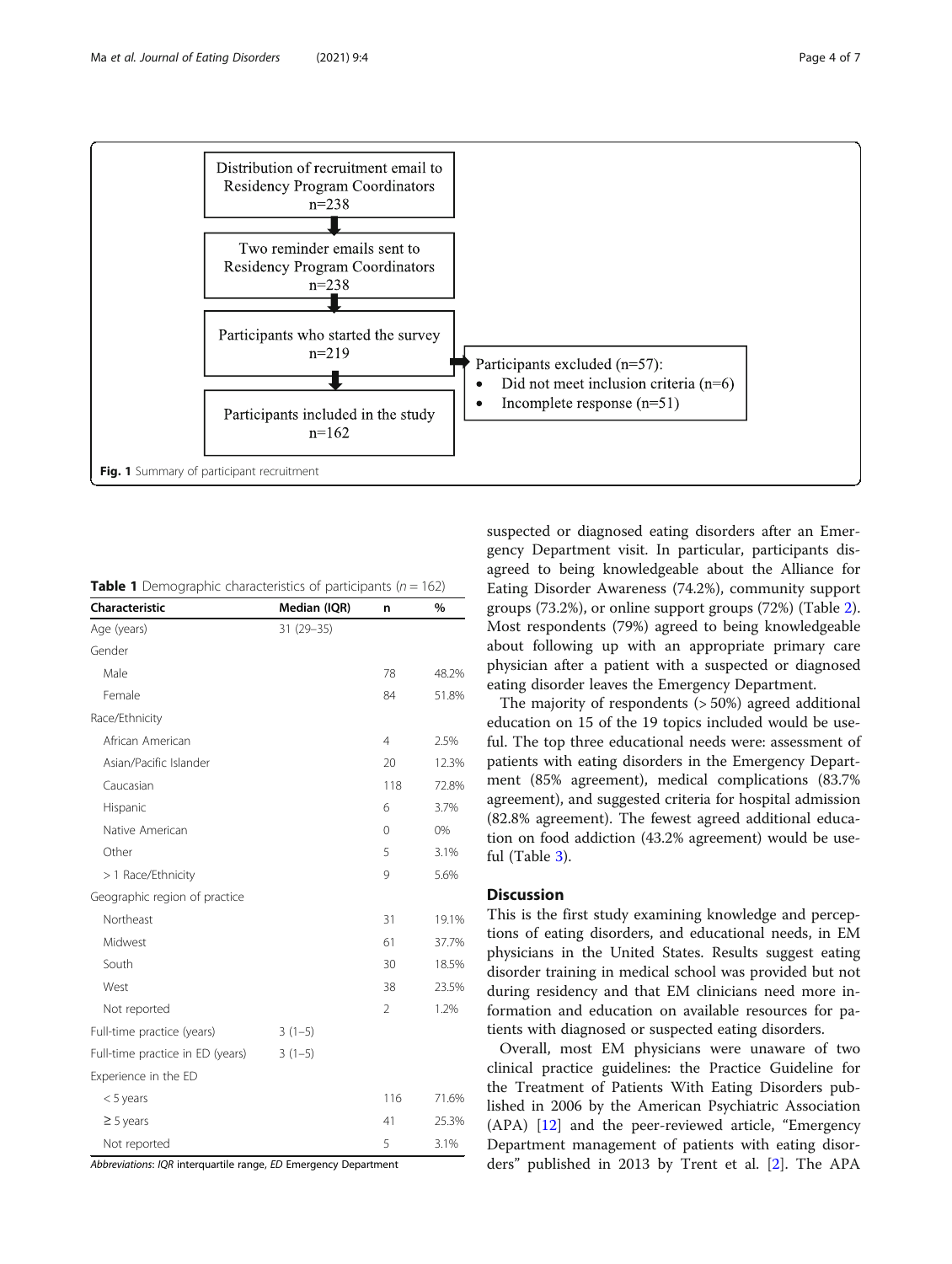<span id="page-4-0"></span>Table 2 Physicians' agreement to knowledge of resources for patients with eating disorders after their Emergency Department visit

| Resources                                                                                     |     | <b>Disagree</b> |    | Neutral |     | Agree |     |
|-----------------------------------------------------------------------------------------------|-----|-----------------|----|---------|-----|-------|-----|
|                                                                                               | n   | $\%$            | n  | $\%$    | n   | $\%$  |     |
| Alliance for Eating Disorder Awareness                                                        | 115 | 74.2            | 23 | 14.8    | 17  | 11.0  | 155 |
| Community support groups                                                                      | 115 | 73.2            | 21 | 13.4    | 21  | 13.6  | 157 |
| Online support groups                                                                         | 113 | 72.0            | 26 | 16.6    | 18  | 11.5  | 157 |
| The National Eating Disorders Association                                                     | 111 | 70.7            | 27 | 17.2    | 19  | 12.1  | 157 |
| Outpatient treatment programs (partial hospitalization program, intensive outpatient program) | 107 | 68.2            | 28 | 17.8    | 22  | 14.0  | 157 |
| Residential treatment programs                                                                | 101 | 64.3            | 30 | 19.1    | 26  | 16.6  | 157 |
| Self-help materials                                                                           | 96  | 61.1            | 40 | 25.5    | 21  | 13.4  | 157 |
| Patient education materials/discharge instructions                                            | 41  | 26.1            | 37 | 23.6    | 79  | 50.3  | 157 |
| Outpatient follow up (psychiatrist, psychologist, licensed therapist, dietitian, other)       | 37  | 23.6            | 27 | 17.2    | 93  | 59.2  | 157 |
| Follow up with primary care physician                                                         | 12  | 7.6             | 21 | 13.4    | 124 | 79.0  | 157 |
| Abbreviation: ED Emergency Department                                                         |     |                 |    |         |     |       |     |

Guidelines are a gold-standard resource for all types of physicians; however, Trent et al. Guidelines are specific to EM providers. Comprehensive treatment and prospective management of patients with eating disorders does not occur in the Emergency Department, however, EM clinicians can draw from guidelines to develop hospital admission criteria and/or provide follow-up referrals. Knowledge of guidelines and follow-up treatment options are critical as recent studies suggest 15.9% of adult participants screened positive for an eating

disorder in the Emergency Department [[13\]](#page-6-0) and 16% of adolescent and young adults screened positive for an eating disorder in an Emergency Department [[14\]](#page-6-0). One study of Australian EM, general, pediatric, and psychiatric clinicians reported previous knowledge of the 2014 Royal Australian and New Zealand College of Psychiatrists clinical practice guidelines for the treatment of eating disorders was related to increased confidence in treating eating disorders [[15](#page-6-0)]. The APA and the Trent et al. guidelines are open access. Guidelines may also be

Table 3 Physicians' agreement to usefulness of additional education and training on eating disorder-related topics

| <b>Topics</b>                                          | <b>Disagree</b> |      |    | <b>Neutral</b> |     |      | <b>Total</b> |
|--------------------------------------------------------|-----------------|------|----|----------------|-----|------|--------------|
|                                                        | n               | $\%$ | n  | %              | n.  | $\%$ |              |
| Assessment of patients with eating disorders in the ED | 3               | 2.0  | 19 | 12.9           | 125 | 85.0 | 147          |
| Medical complications                                  | 3               | 2.0  | 21 | 14.3           | 123 | 83.7 | 147          |
| Suggested criteria for hospital admission              | 3               | 2.1  | 22 | 15.2           | 120 | 82.8 | 145          |
| Resources for patients with eating disorders           | 4               | 2.7  | 29 | 19.6           | 115 | 77.7 | 148          |
| Treatment options after ED discharge                   | 5               | 3.4  | 30 | 20.3           | 113 | 76.4 | 148          |
| Adult eating disorders                                 | 4               | 2.7  | 33 | 22.3           | 111 | 75.0 | 148          |
| Pediatric eating disorders                             | 7               | 4.7  | 31 | 20.9           | 110 | 74.3 | 148          |
| Diagnosis of eating disorders                          | 7               | 4.8  | 31 | 21.1           | 109 | 74.1 | 147          |
| Diabulimia                                             | 9               | 6.1  | 50 | 34.0           | 88  | 59.9 | 147          |
| SCOFF questionnaire for screening                      | 18              | 12.3 | 43 | 29.5           | 85  | 58.2 | 146          |
| Bulimia nervosa                                        | 12              | 8.2  | 52 | 35.4           | 83  | 56.5 | 147          |
| Severe and enduring anorexia nervosa                   | 18              | 12.4 | 47 | 32.4           | 80  | 55.2 | 145          |
| Anorexia nervosa restrictive type                      | 18              | 12.2 | 50 | 33.8           | 80  | 54.1 | 148          |
| Anorexia nervosa binge-purge subtype                   | 18              | 12.3 | 50 | 34.2           | 78  | 53.4 | 146          |
| Binge eating disorder                                  | 18              | 12.3 | 52 | 35.6           | 76  | 52.1 | 146          |
| Orthorexia                                             | 17              | 11.6 | 61 | 41.5           | 69  | 46.9 | 147          |
| Avoidant/ restrictive food intake disorder             | 16              | 10.9 | 63 | 42.9           | 68  | 46.3 | 147          |
| Other specified feeding or eating disorder             | 19              | 13.0 | 61 | 41.8           | 66  | 45.2 | 146          |
| Food addiction                                         | 24              | 16.2 | 60 | 40.5           | 64  | 43.2 | 148          |

Abbreviations: ED Emergency Department, SCOFF Questionnaire Sick, Control, One, Fat, Food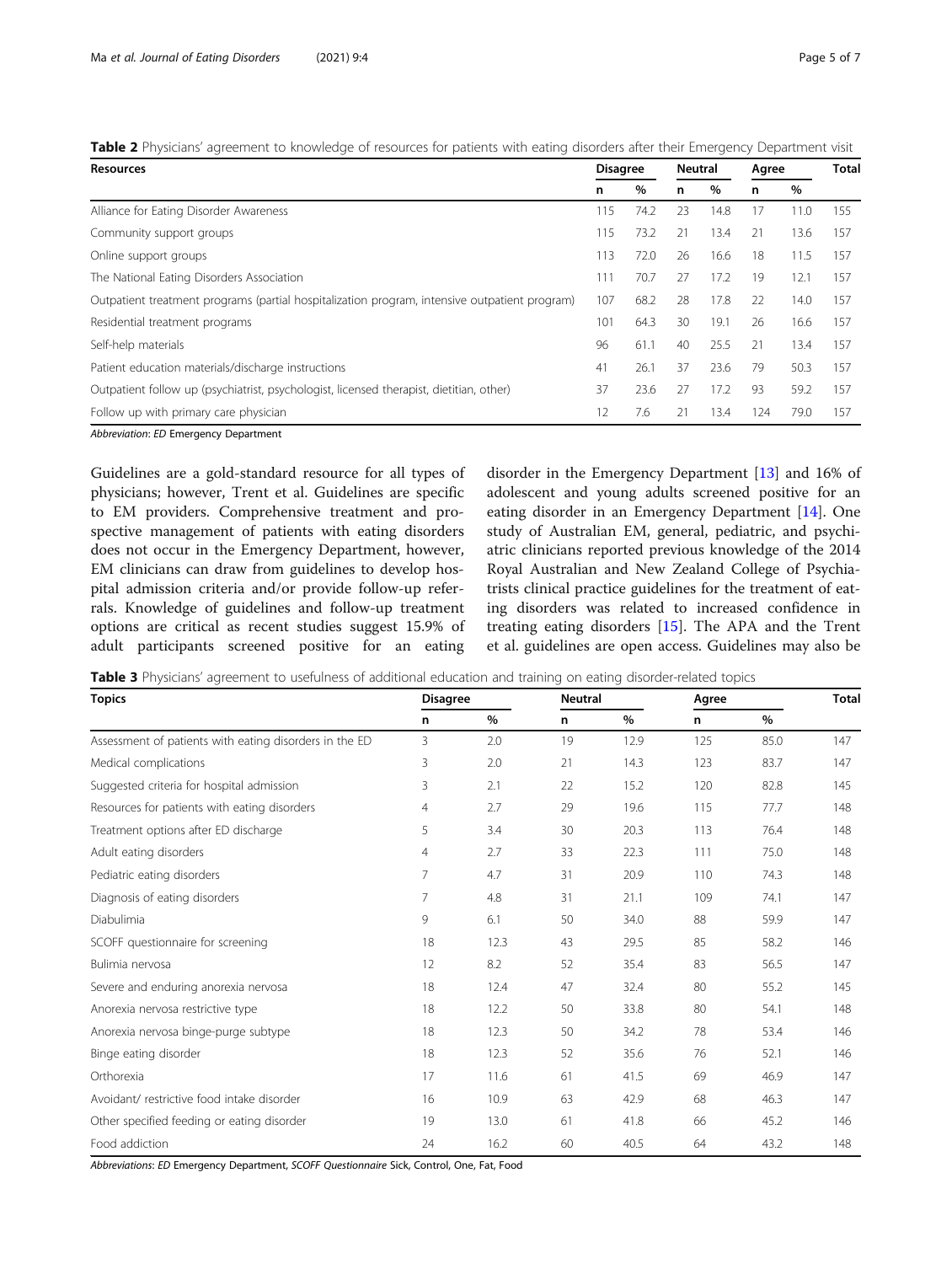incorporated into medical school, residency, and fellowship program curriculum.

In the present study, a very high percentage of physicians did not know about resources in their community for patients with eating disorders post-discharge from the Emergency Department including treatment programs, support groups, and non-profit organizations. Awareness of treatment options post-Emergency Department discharge is essential so that physicians may provide recommendations for follow-up specialty care or referrals to reduce comorbidities of eating disorders. Providing follow-up recommendations to patients and families requires little extra time on the part of the EM clinician and patients may be more likely to seek treatment. If barriers were to exist in the regional area for referrals to eating disorder treatment centers, such as poor accessibility to specialist services, then Emergency Department clinicians including physicians, nurses, social workers, and case managers should be aware of affordable and easily assessable resources on the internet or in nearby communities or states [\[15\]](#page-6-0). NEDA and the Alliance for Eating Disorder Awareness are two non-profit organizations focusing on advocacy, evidenced-based research, and providing assistance finding treatment for individuals and families who are affected by eating disorders.

Most respondents wanted more education on assessment of eating disorders in the Emergency Department, medical complications of eating disorders, and hospital admission criteria for those with eating disorders. Interestingly, one study found that eight out of nine physicians who specialized in mental health, EM, and other specialties, were competent in assessment of eating disorders [[15\]](#page-6-0). A separate study by Linville et al. also examined educational needs of clinicians (obstetricians and gynecologists, family practice physicians and nurse practitioners, general physicians and nurse practitioners, and pediatricians and pediatric nurse practitioners) related to eating disorders [[16\]](#page-6-0). Respondents indicated that it was difficult for them to successfully screen and treat patients when they were uncertain about the course of treatment or did not have sufficient previous knowledge and training on eating disorders. Educational needs identified in this study and the study by Linville et al. are important to consider implementing in medical training programs and curriculum.

Linville et al. found clinicians wanted a brief screening tool to help identify and diagnose eating disorders [\[16](#page-6-0)]. Respondents in this study were also interested in a brief screening tool, specifically the SCOFF questionnaire, developed by Morgan et al. in 1999 [\[17](#page-6-0)]. The SCOFF questionnaire has five questions and is a quick tool utilized by many health professions to screen for eating disorders [[18](#page-6-0)–[20](#page-6-0)]. It is also recommended in the Trent et al.

guidelines for EM clinicians. According to a recent systematic review and meta-analysis, however, the SCOFF questionnaire warrants more studies before being used to screen for eating disorders in primary care and community-based settings [[18](#page-6-0)]. The SCOFF questionnaire is currently available for free on NEDA's website.

The present study has limitations. Approximately 25% of participants who started the survey did not complete it. The number of individuals who received the recruitment email to participate was also not assessed since the study used a snowball sampling approach. Due to the small sample size, results may not be generalizable to the general population of practicing EM physicians. Selection bias could have also occurred as those who decided to complete the survey may have stronger feelings about eating disorders than those who did not participate or complete the survey. Most respondents (71.6%) had also practiced less than 5 years in the Emergency Department, potentially introducing bias related to lack of awareness of resources and treatment options for patients with eating disorders. Although data indicate EM physicians lack training and education on eating disorders, results may not reflect the entire EM specialty as not all 50 states of the US were represented.

## Conclusions

In summary, these findings add to the limited literature about EM physicians and eating disorders. Future research may include a larger sample of EM physicians and include the provision of education to determine if additional training on eating disorders improves recognition of patients with signs and symptoms and referral to appropriate follow-up treatment. Providing EM physicians with comprehensive education, training, and awareness of resources regarding eating disorders could result in potentially identifying more patients with eating disorders and providing important follow-up resources.

#### Supplementary Information

The online version contains supplementary material available at [https://doi.](https://doi.org/10.1186/s40337-020-00355-8) [org/10.1186/s40337-020-00355-8.](https://doi.org/10.1186/s40337-020-00355-8)

Additional file 1.

#### Abbreviations

FED: Feeding and eating disorder; OSFED: Other specified feeding and eating disorders; APA: American Psychiatric Association; EM: Emergency Medicine; IQR: Interquartile Range; NEDA: The National Eating Disorders Association; SCOFF: Sick, Control, One, Fat, Food

#### Acknowledgements

We would like to acknowledge Jane Ellen Smith, PhD, and the National Eating Disorders Association (NEDA) for assistance in developing the survey. NEDA provided support for four \$25 electronic gift card incentives for randomly selected participants at the end of data collection.